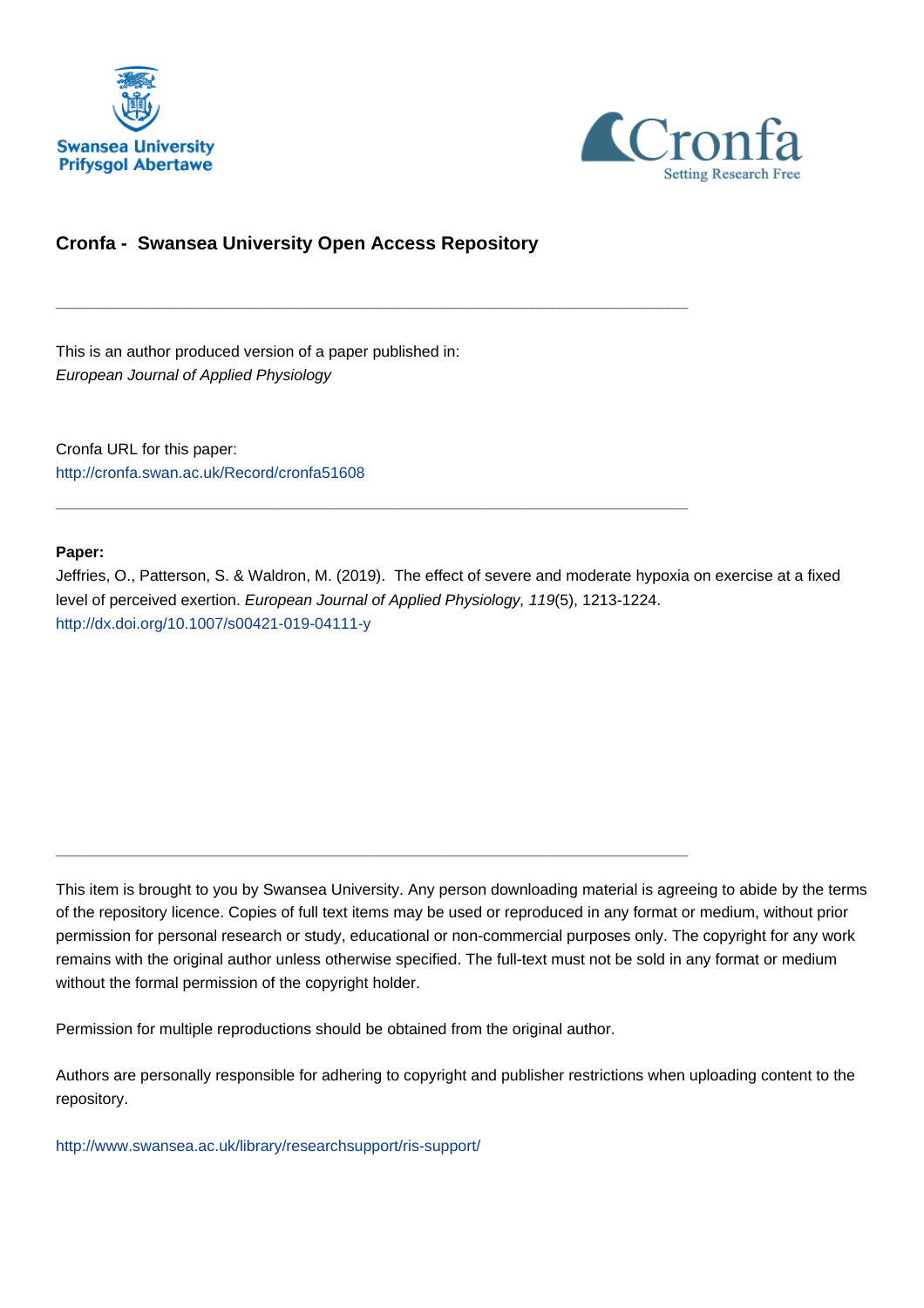**ORIGINAL ARTICLE**



# **The efect of severe and moderate hypoxia on exercise at a fxed level of perceived exertion**

**Owen Jeffries<sup>1</sup><sup>®</sup> · Stephen David Patterson<sup>2</sup><sup>®</sup> · Mark Waldron<sup>2,3</sup><sup>®</sup>** 

Received: 16 December 2018 / Accepted: 21 February 2019 / Published online: 1 March 2019 © The Author(s) 2019

## **Abstract**

**Purpose** The purpose of this study was to determine the primary cues regulating perceived efort and exercise performance using a fxed-RPE protocol in severe and moderate hypoxia.

**Methods** Eight male participants (26 ± 6 years, 76.3 ± 8.6 kg, 178.5 ± 3.6 cm, 51.4 ± 8.0 mL kg<sup>-1</sup> min<sup>-1</sup>  $\dot{V}O_{2\text{max}}$ ) completed three exercise trials in environmental conditions of severe hypoxia ( $F_1O_2$  0.114), moderate hypoxia ( $F_1O_2$  0.152), and normoxia ( $F_1O_2$  0.202). They were instructed to continually adjust their power output to maintain a perceived effort (RPE) of 16, exercising until power output declined to 80% of the peak 30-s power output achieved.

**Results** Exercise time was reduced (severe hypoxia 428  $\pm$  210 s; moderate hypoxia 1044  $\pm$  384 s; normoxia 1550  $\pm$ 590 s) according to a reduction in  $F_1O_2$  ( $P < 0.05$ ). The rate of oxygen desaturation during the first 3 min of exercise was accelerated in severe hypoxia ( $-5.3 \pm 2.8\%$  min<sup>-1</sup>) relative to moderate hypoxia ( $-2.5 \pm 1.0\%$  min<sup>-1</sup>) and normoxia (−0.7±0.3% min−1 ). Muscle tissue oxygenation did not difer between conditions (*P*>0.05). Minute ventilation increased at a faster rate according to a decrease in  $F_1O_2$  (severe hypoxia 27.6  $\pm$  6.6; moderate hypoxia 21.8  $\pm$  3.9; normoxia 17.3  $\pm$  3.9 L min−1 ). Moderate-to-strong correlations were identifed between breathing frequency (*r* = −0.718, *P*<0.001), blood oxygen saturation  $(r=0.611, P=0.002)$ , and exercise performance.

**Conclusions** The primary cues for determining perceived effort relate to progressive arterial hypoxemia and increases in ventilation.

**Keywords** Arterial oxygen saturation · Hypoxemia · Cognition · Ventilation · Exercise · Altitude

## **Abbreviations**

| <b>ANOVA</b>                            | Analysis of variance            | <b>HH<sub>b</sub></b> |
|-----------------------------------------|---------------------------------|-----------------------|
| <b>CNS</b>                              | Central nervous system          | <b>NIRS</b>           |
| d.                                      | Cohen's $d$                     | O <sub>2</sub> Hb     |
| $F_I O_2$                               | Fraction of inspired oxygen     | $\eta_p^2$            |
|                                         |                                 | <b>PETC</b>           |
|                                         | <b>PETO</b>                     |                       |
| Communicated by Michalis G. Nikolaidis. |                                 | <b>PNS</b>            |
| Owen Jeffries                           |                                 | <b>RPE</b>            |
|                                         | owen.jeffries@newcastle.ac.uk   | SpO <sub>2</sub>      |
|                                         | Stephen David Patterson         | tHb                   |
|                                         | stephen.patterson@stmarys.ac.uk | TSI                   |
| .                                       |                                 | VO.                   |

Mark Waldron mark.waldron@stmarys.ac.uk

- <sup>1</sup> Faculty of Medical Sciences, School of Biomedical Sciences, Newcastle University, Newcastle Upon Tyne NE2 4HH, UK
- <sup>2</sup> School of Sport, Health and Applied Science, St Mary's University, Twickenham, London TW1 4SX, UK
- <sup>3</sup> School of Science and Technology, University of New England, Armidale, NSW, Australia

| $H^+$                    | Hydrogen                     |
|--------------------------|------------------------------|
| <b>HH<sub>b</sub></b>    | Deoxyhaemoglobin             |
| <b>NIRS</b>              | Near-infrared spectroscopy   |
| O <sub>2</sub> Hb        | Arterial oxygen saturation   |
| $\eta_p^2$               | Partial eta-squared          |
| PETCO <sub>2</sub>       | End-tidal carbon dioxide     |
| PETO <sub>2</sub>        | End-tidal oxygen             |
| <b>PNS</b>               | Peripheral nervous system    |
| <b>RPE</b>               | Rating of perceived exertion |
| SpO <sub>2</sub>         | Oxygen saturation            |
| tHh                      | Total haemoglobin            |
| <b>TSI</b>               | Tissue saturation index      |
| $\dot{V}O_{2}$           | Oxygen consumption           |
| $\dot{V}O_{2\text{max}}$ | Maximal oxygen uptake        |
|                          | Expired carbon dioxide       |
|                          |                              |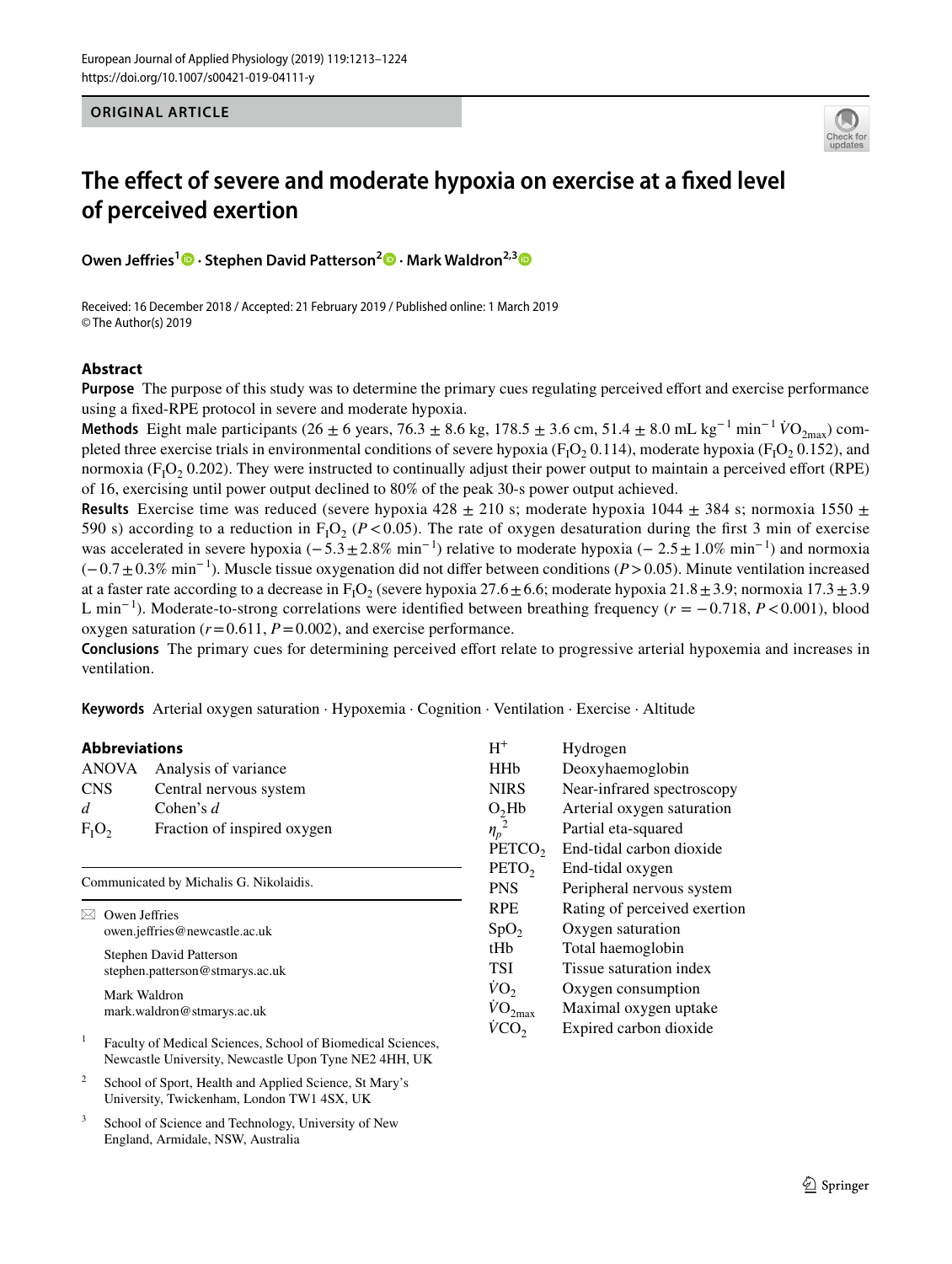## **Introduction**

Exercise performance during an acute exposure to hypoxia is impaired via a reduction in arterial oxygen content (Fulco et al. 1996, 1998; Calbet et al. 2003a; Amann et al. 2006b; Romer et al. 2006). In moderate hypoxia, where the oxygen fraction of inspired air is reduced to  $\sim 13-15\%$  $(F<sub>1</sub>O<sub>2</sub> 0.13-0.15)$ , decrements in performance have been attributed to a rise in peripheral markers of muscle fatigue, which generate afferent feedback to down-regulate motor output from the central nervous system (CNS) (Amann et al. 2006b, 2007; Romer et al. 2007). A so-called 'sensory limit' (Gandevia 2001), therefore, restricts the manifestation of peripheral fatigue to prevent catastrophic failure of any one system. In severe hypoxia  $(F_1O_2 < 0.115)$ , larger reductions in exercise capacity have been described despite relatively less evidence of peripheral fatigue (Amann et al. 2007). Here, a hypoxia-sensitive 'central' component of fatigue mediates a reduction in central motor output via brain hypoxia (Subudhi et al. 2009; Vogiatzis et al. 2011; Millet et al. 2012; Goodall et al. 2012), thus limiting maximal exercise capacity. Indeed, in experiments where  $F_1O_2$  is increased at the point of task failure, exercise performance can be prolonged in severe and moderate hypoxia (Amann et al. 2007; Torres-Peralta et al. 2016).

Central processing of the perception of effort and its role in setting exercise intensity is heavily debated. The subjective rating of perceived exertion, termed RPE, is a psychophysiological concept (Borg 1982; Morgan 1994) that centrally integrates perceptual, peripheral, experiential, and environmental sensory cues (Hampson et al. 2001). Indeed, Borg (1982) described the RPE as a conscious representation of multiple inputs. To further understand how perceived exertion modulates self-regulated exercise, a fxed-RPE protocol was developed, referred to as the RPE clamp (Tucker et al. 2006). Here, participants exercise at a pre-determined fxed level of perceived exertion on the RPE scale (typically  $16$ ,  $\lt$  'very hard') and modulate their workload according to the perceived mismatches between the expected and actual RPE (Tucker 2009). In an eloquent design, a recent study controlled the rate of arterial hypoxemia (SpO<sub>2</sub> 98 to 70%) through manipulations in  $F_1O_2$ , demonstrating that the rate of decline in power output was reliant on the rate change of arterial oxygenation during self-regulated exercise performance (Farra et al. 2017). Whilst this provides evidence of the relationship between  $SpO<sub>2</sub>$  and the perception of exercise intensity in contrived ambient conditions, it overlooks the responses under fixed reductions in  $F_1O_2$ , such as that commonly encountered at altitude. This is important, since exposure to steady-state  $F_1O_2$  conditions provides an opportunity for physiological compensations, such as

increased muscle oxygen delivery or extraction. Based on their findings, the rate of change in  $SpO<sub>2</sub>$  under steadystate  $F_1O_2$  is likely to determine exercise perception and tolerance, yet this is not currently known. These collective organ-level changes could feasibly offset the deleterious efects of hypoxia or, more importantly, complicate the aferent feedback process. We hypothesized that, during exercise at a fxed RPE, power output would decrease in accordance with a reduction in  $F_1O_2$ . Therefore, we examined exercise performance using a fxed RPE protocol in severe and moderate hypoxia relative to normoxia, with the aim of determining the relationship between time to exhaustion and a combination of acute physiological responses.

## **Materials and methods**

#### **Participants**

Eight male participants volunteered to take part in this study (mean  $\pm$  SD: age 26  $\pm$  6 years; body mass 76.3  $\pm$  8.6 kg; stature  $178.5 \pm 3.6$  cm; maximal oxygen consumption,  $\dot{V}$  $O_{2max}$  51.4 ± 8.0 mL kg<sup>-1</sup> min<sup>-1</sup>). All participants were sea-level residents and none had recently travelled to altitude in the 3 months prior to the study. Written informed consent was obtained from each participant. Participants were instructed to avoid consumption of alcohol or cafeinated products for 24 h before each visit, as well as strenuous exercise 48 h before testing and to arrive fully hydrated. All participants gave written informed consent. Ethical approval was provided by the St Mary's University ethics committee (ref: SMEC\_2017-18\_012), which was conducted in accordance with the 1964 Helsinki declaration.

#### **Study design**

A randomized, single-blind, crossover design was adopted to examine the efect of breathing diferent oxygen fractions of air  $(F_1O_2)$  on exercise at a fixed level of perceived exertion using an RPE-clamp protocol (Tucker et al. 2006). *A-priori* sample size was calculated using G\*Power (Version 3.1.9.3). This was determined according to cycling performance in moderate hypoxia ( $F_1O_2 = 0.13$ ) relative to normoxia ( $F_1O_2$  $= 0.20$ ) at ~80% maximum work rate (mean difference 4.5; pooled SD 2.24) (Goodall et al. 2012). Eight participants per group were deemed sufficient to yield a power of 0.82 at  $\alpha$  = 0.05. The three environmental conditions were randomized by block randomization for groups of three participants at a time using online software (Urbaniak and Plous 2015). Participants visited the laboratory on four separate occasions, each separated by 1 week. During visit 1, participants conducted baseline testing to establish  $\rm VO_{2max}$  and to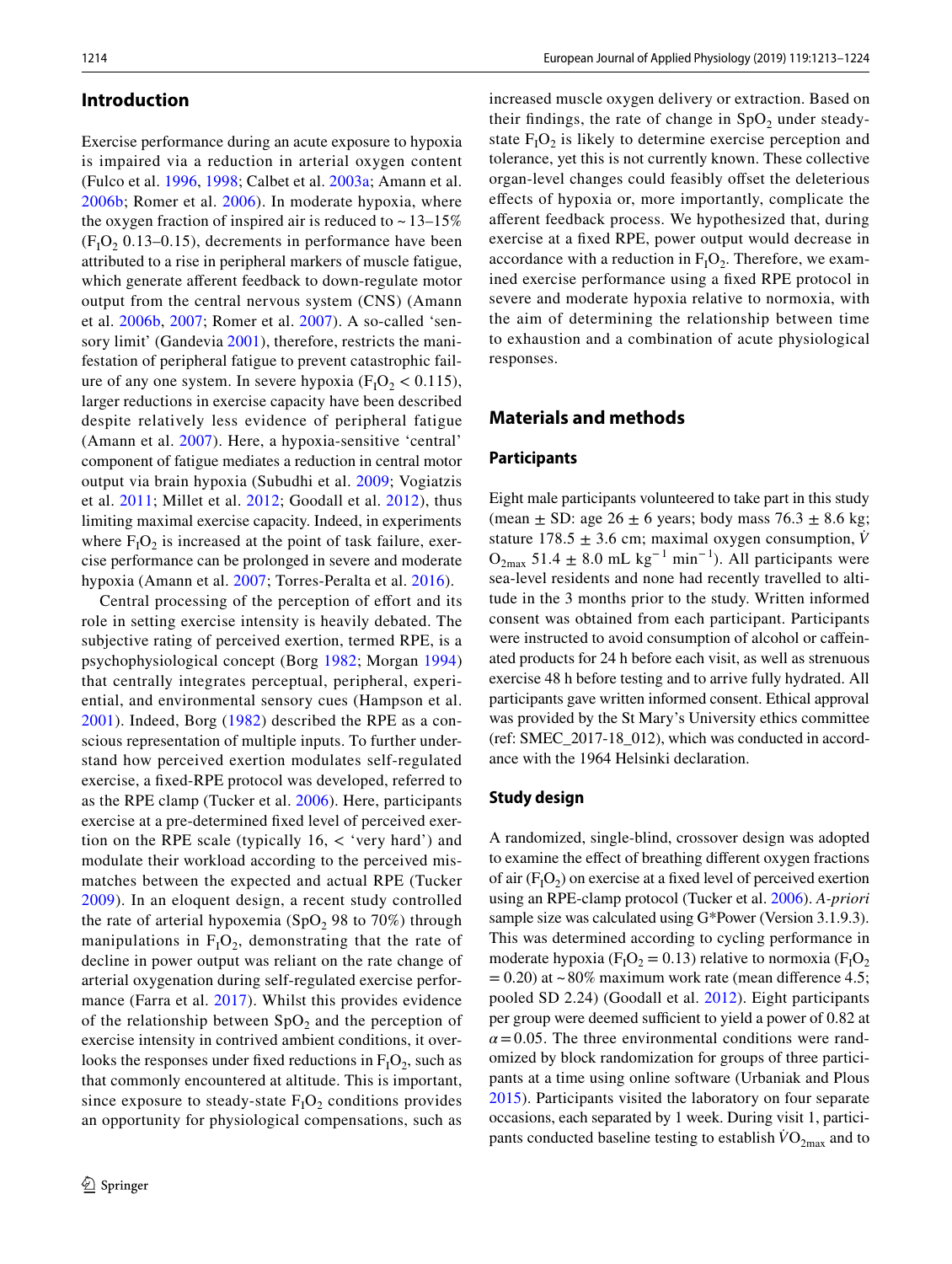familiarise with exercising at an RPE of 16 on the 15-grade Borg scale (Borg 1982) in ambient air. During visits 2–4, participants completed the RPE-clamp protocol in variable  $F_1O_2$  (severe hypoxia,  $F_1O_2 = 0.114$ ; moderate hypoxia,  $F_1O_2$  $= 0.152$ ; ambient air,  $F<sub>I</sub>O<sub>2</sub> = 0.202$ ).

## **Experimental procedures**

#### **Preliminary testing and familiarisation**

All cycling exercise was performed on an electronically braked cycle ergometer (Excalibur Sport, Lode, Groningen, The Netherlands). The cycling setup was recorded on the frst visit and replicated for subsequent visits. Participants performed a 5-min warm-up at 100 W and a fxed cadence of 80 r min−1 . The incremental ramp test began at 120 W and workload increased at a rate of 24 W min<sup>-1</sup> until volitional fatigue. Expired gases were collected and highest average 30 s reported as  $\dot{V}O_{2\text{max}}$ . RPE was measured at the end of each 1-min stage by pointing to a 6–20 RPE scale, which was held by an investigator. Following the incremental ramp test, two familiarisation exercises were conducted, which were used with the intention of calibrating the participant's RPE-based selection of power output in the main trials. The first exercise was replicated before every test and began at 120 W, with participants controlling resistance on the ergometer, whilst being blinded to actual power output. The aim was to achieve an RPE that they perceived as equalling RPE-16 over a period of 3–5 min. The test was stopped when participants indicated that they had reached the desired work intensity. The second test began at 20% below the power output selected in test 1 and participants were asked to regulate resistance on the ergometer, by manually toggling up or down on the ergometer's controls, to maintain an RPE of 16. Participants were also given signifcant time to discuss and understand the RPE protocol with the researchers both before and after these initial familiarisation trials.

#### **Fixed‑RPE protocol**

Participants performed three randomized experimental trials, separated by 1 week in a hypoxic chamber (Sporting Edge, Basingstoke, UK). For each participant, the experimental trials were conducted at the same time of day to eliminate the efect of circadian variation. Participants performed a 5-min warm-up at 100 W and a fixed cadence of 80 r min<sup>-1</sup>. During experimental testing, the cycling ergometer was in hyperbolic mode, whereby the participant could adjust their power output. No visual feedback was provided, except for cadence. After being ftted with a near-infrared spectroscopy (NIRS) optode, a heart rate chest strap, and facemask, the participants entered the chamber. Participants immediately

completed the standardised RPE-ramp protocol to establish setting of RPE over a 3–5-min period. Participants then rested for 5 min to collect baseline data. Finally, they began the fxed-RPE protocol, freely regulating their power output, starting 20% below their self-selected RPE, as determined in the standard ambient air during their frst visit. Participants were instructed to cycle at a power output that was perceived to represent an RPE of 16 on the 15-grade Borg scale (Borg 1982) and to adjust their power output, such that an RPE of 16 was maintained. An RPE of 16 represents a verbal cue of between 'hard' and 'very hard' on the Borg Scale. During the fxed-RPE trial, the highest power output achieved during a 30-s period in each condition was recorded and participants exercised until their power output declined to 80% of this initial value. The trial was stopped when power output fell below this value for  $>10$ -s. Verbal feedback was delivered in a standard format to remind participants to maintain an RPE of 16 at 1 min intervals throughout the trial. Participants were encouraged to constantly reassess whether they were still exercising at RPE-16. They were blinded to distance covered, elapsed time, heart rate, and power output.

#### **Environmental chamber**

Oxygen fraction was controlled by an environmental hypoxic chamber (Sporting Edge, Basingstoke, UK). The three conditions were maintained across all trials as follows: severe hypoxia (F<sub>I</sub>O<sub>2</sub> = 0.114; P<sub>I</sub>O<sub>2</sub> = 82 ± 1 mmHg), moderate hypoxia ( $F_1O_2 = 0.152$ ;  $P_1O_2 = 109$  $\pm$  1 mmHg), and ambient air (F<sub>I</sub>O<sub>2</sub> = 0.202; P<sub>I</sub>O<sub>2</sub> = 144  $±$  2 mmHg). Temperature and humidity were controlled throughout at 19.4  $\pm$  0.6 °C and 39  $\pm$  4.3%, for all sessions and barometric pressure was recorded as  $1013 \pm 4$  hPA.

#### **Cardiorespiratory measures**

Expired gases were measured breath-by-breath to assess oxygen consumption  $(\dot{V}O_2)$ , minute ventilation, breathing frequency, tidal volume and end-tidal oxygen ( $\text{PETO}_2$ ), and carbon dioxide ( $PETCO<sub>2</sub>$ ) continuously throughout the test (Vyntus CPX; CareFusion; Hochberg, Germany) and averaged into 15-s epochs across all the trials. The gas analyzer was calibrated before every trial with the gases of known concentration (15.95 O<sub>2</sub>, 4.97% CO<sub>2</sub> BAL. N<sub>2</sub>) and the turbine volume transducer was calibrated automatically by the system at flow values of  $2 L s^{-1}$  and 0.2  $L s^{-1}$ . Heart rate was recorded continuously throughout the trials (Polar Heart Rate Monitor V800, Warwick, UK).  $SpO<sub>2</sub>$  was sampled at 1 Hz using a finger pulse oximeter (Vyntus CPX; CareFusion; Hochberg, Germany) attached to the right index fnger.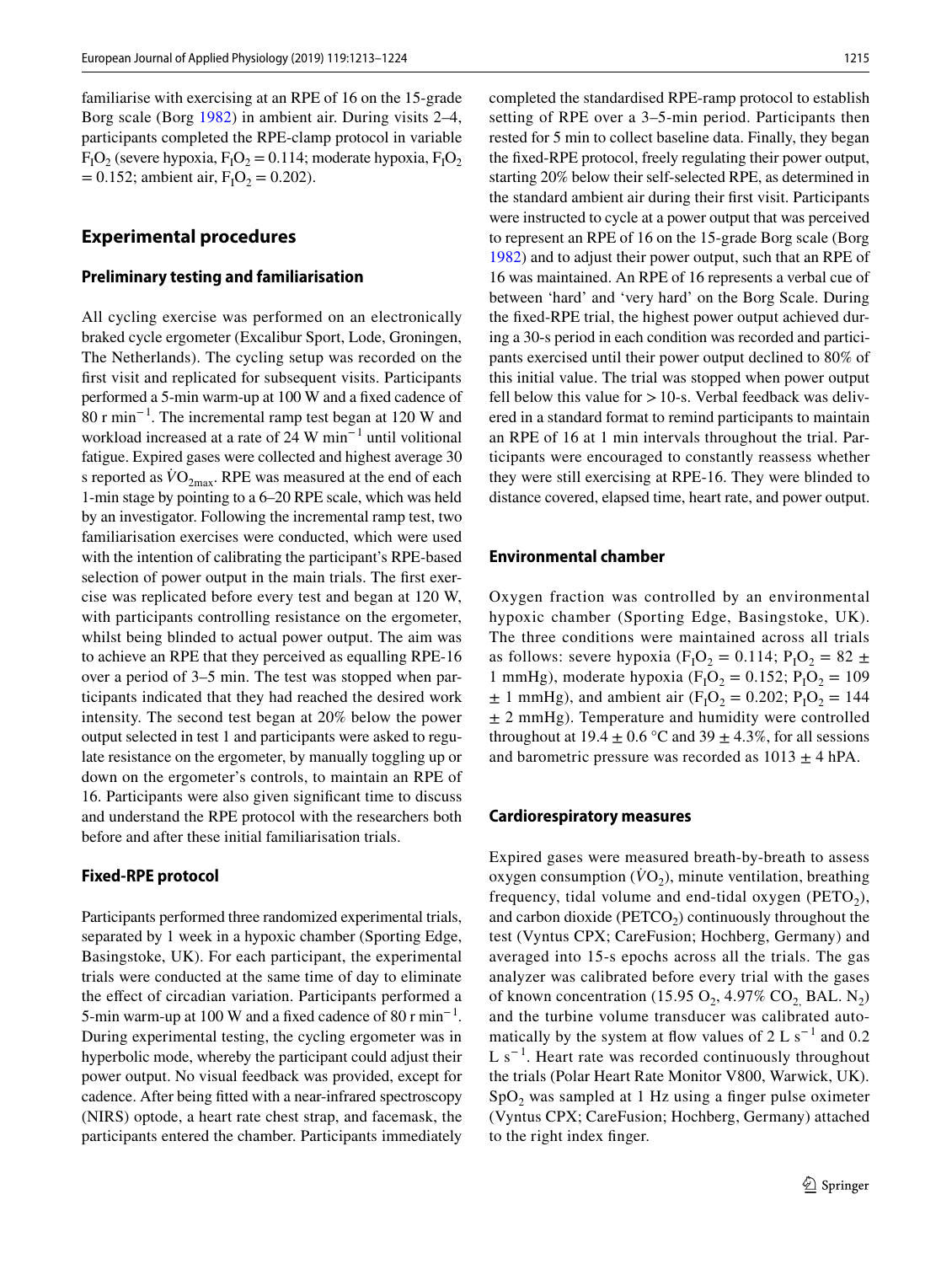#### **Near‑infrared spectrometry**

Participants were instrumented with an NIRS optode over the right vastus lateralis to monitor the absorption of light in the muscle tissues (Portamon, Artinis Medical Systems, Zetten, The Netherlands). The optode was affixed over the muscle belly of the right vastus lateralis muscle along the vertical axis of the thigh, 2/3 between the greater trochanter and the lateral epicondyle of the femur. The optode was secured with tape and covered with an optically dense cloth to minimize the possibility that extraneous light could infuence the NIRS signal. The placement position was marked with indelible ink to ensure accurate placement for future visits. The system is a two-wavelength continuous wave system that simultaneously uses the modifed Beer–Lambert law and spatially resolved spectroscopy methods. Changes in tissue oxyhaemoglobin  $(O<sub>2</sub>Hb)$ , deoxyhaemoglobin (HHb), and total haemoglobin (tHb) were measured using the differences in the absorption characteristics of infrared light at 760 and 850 nm. Diferential path factor (DPF) of 4 was used throughout. NIRS data were connected to a computer by Bluetooth for acquisition at 10 Hz. Tissue oxygenation index (TSI) represents the ratio of  $O<sub>2</sub>$ Hb-to-tHb concentration and was reported in response to exercise and used to assume changes in intramuscular oxygen status (Ferrari et al. 2004).

#### **Rating of perceived exertion (RPE)**

Participants were thoroughly briefed on the RPE scale before commencing the fxed-RPE trials. In line with the ACSM guidelines (American College of Sports Medicine 2000), participants were instructed to pay close attention to how difficult the exercise felt, combining total exertion, fatigue, and physical stress in hypoxia, without considering one particular factor, such as leg pain, shortness of breath, or anticipation of how they might feel several minutes later. We attempted to anchor the RPE scale by highlighting the self-reported RPE during the early stages of the incremental ramp test ( $RPE \sim 10-11$ ) and the final stages of the test  $(RPE ~ 19–20)$ . To further the enable visualisation of the intensity, participants were provided with associations between the RPE and intensity–duration relationships. An example of this was the guidance that an RPE of 13 was akin to a 2-h cycle, whilst holding a conversation; RPE-15 being close to a 1-h steady-state maximal effort, where sustained conversation would be difficult; and RPE-16 being a maximal effort that they could only sustain for around 25–35 min.

#### **Statistical analysis**

All statistical analyses were performed using SPSS (IBM SPSS statistics 22 Inc, USA). A two-way analysis of variance (ANOVA) for repeated measures was used to test for withingroup efects across time in and conditions. If sphericity was violated a Greenhouse–Geisser correction was applied. When a significant difference was found for a main effect (condition or time), post hoc pairwise comparisons were made, incorporating a Bonferroni adjustment. Magnitude of the effect was calculated with partial eta-squared  $(\eta_p^2)$ according to the following criteria: 0.02, small; 0.13, moderate; 0.26 large, or using Cohen's *d* (*d*) for pairwise comparisons using: 0.2, small; 0.5, moderate; 0.8, large (Cohen 1988). Difering trial durations meant that power data were normalized with respect to time. Cardiovascular data were analyzed by averaging 30-s data at start, middle, and end points, across each trial. Correlations were performed to examine the relationship between the rate change over the frst 3 min of exercise in oxygen saturation, muscle oxygenation, minute ventilation, tidal volume, breathing frequency, oxygen consumption,  $PETCO<sub>2</sub>$ , and heart rate to variance in exercise time in severe hypoxia, moderate hypoxia, and normoxia. Data are presented as mean  $\pm$  SD ( $n=8$ ). Significance was set at  $P < 0.05$ .

## **Results**

Upon entering the hypoxic chamber and prior to the main experimental trial, participants conducted a short selfselected ramp to an RPE of 16 over 3–5 min. The achieved power output associated with an RPE of 16 was diferent between conditions  $(F_{(1.180,8.262)} = 9.558, P = 0.012,$  $\eta_p^2$  = 0.577) (Table 1), with pairwise analysis, confirming that the power output achieved in severe hypoxia was reduced relative to moderate hypoxia and normoxia. There were no diferences between the peak power achieved in the ramp protocol and the peak power achieved during the experimental trial (Table 1).

#### **Exercise in hypoxia**

During the exercise trial at a fxed RPE of 16, peak power output was achieved between 10 and 20% of the trial

**Table 1** Peak power output during a short ramp to RPE 16 and the peak power achieved during the main experimental exercise trial

|                                       |              | Severe hypoxia Moderate hypoxia Normoxia |            |
|---------------------------------------|--------------|------------------------------------------|------------|
| Peak power ramp<br>(W)                | $170 + 30**$ | $204 + 44$                               | $207 + 35$ |
| Peak power trial (W) $183 \pm 29^{*}$ |              | $201 + 35$                               | $208 + 25$ |
|                                       |              |                                          |            |

Values are means $\pm$ SD for eight participants

\**P*<0.05 relative to moderate hypoxia

# *P*<0.05, relative to normoxia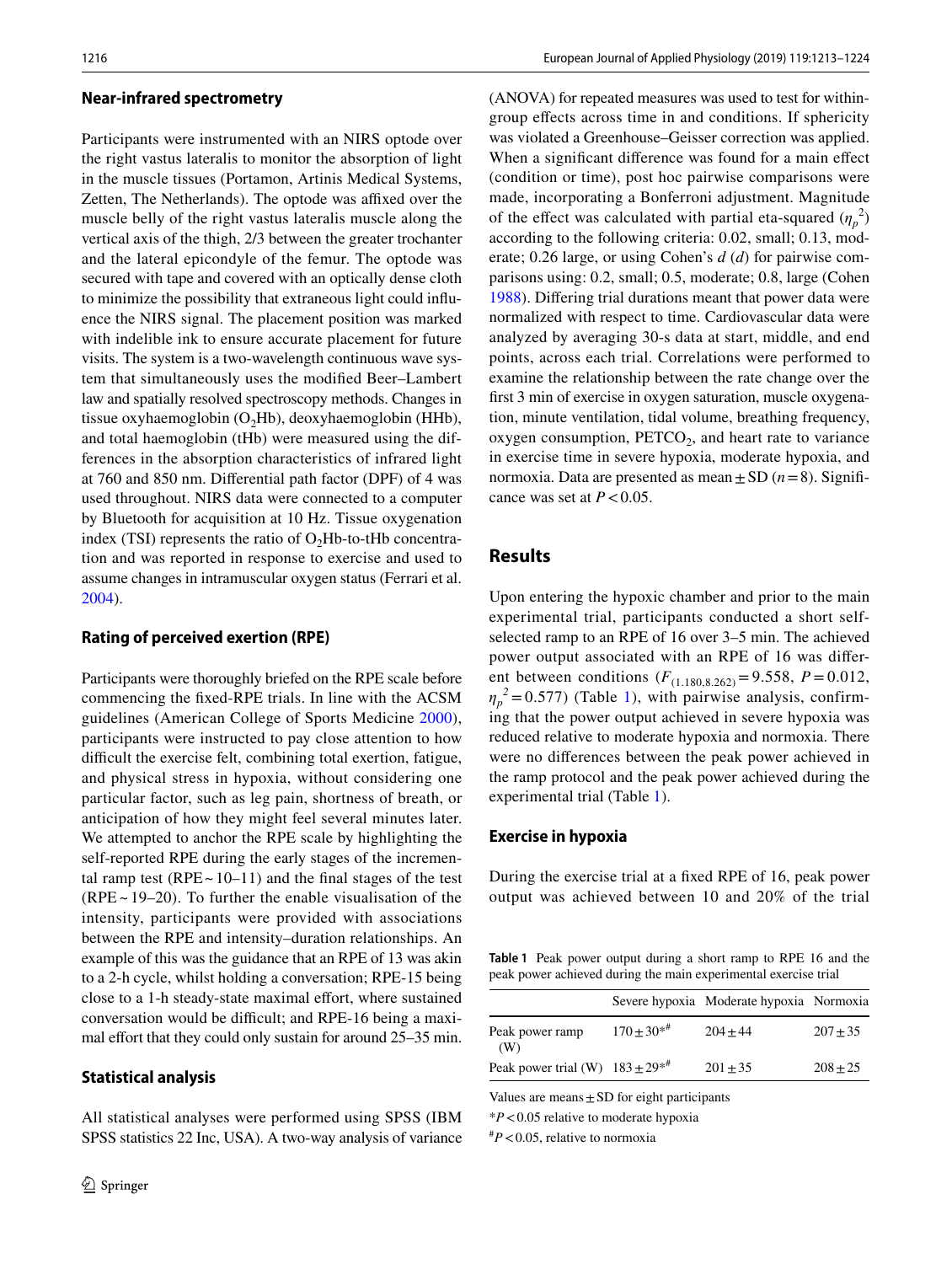

**Fig. 1** Power output during exercise at a fxed RPE in variable inspired oxygen fractions. **a** Average power output relative to exercise time expressed as 100% of the performance trial in severe hypoxia (black circle), moderate hypoxia (grey circle), and normoxia (white circle). SD has not been included for clarity. **b** Inter-individual and

mean performance time across the three trials at a fxed RPE, exercise was terminated when power output dropped 20% below the peak power output achieved in the trial. All data are mean  $\pm$  SD. \*\*\*Signifcant main efect of condition

duration (Fig. 1a). Exercise time was reduced in accordance with a reduction in  $F_1O_2$  (severe hypoxia = 428  $\pm$  210 s; moderate hypoxia =  $1044 \pm 384$  s; normoxia =  $1550 \pm 590$  s) (*F*(2,14)=24.526, *P*<0.001, *ηp <sup>2</sup>*=0.778) (Fig. 1b). Modulation of power output across the exercise trial decreased with time ( $F_{(10,70)}$ =32.950,  $P$ =0.000,  $\eta_p^2$ =0.825) and was different between condition  $(F_{(1.555,15.55)} = 60.432, P = 0.000,$  $\eta_p^2$  = 0.858) (Fig. 1a). However, the rate of decrease in power output identifed from 20% into the trial until exercise cessation (100%) was not signifcantly diferent between conditions ( $P < 0.05$ ).

#### **Blood oxygen saturation**

At baseline,  $SpO<sub>2</sub>$  in the 30 s prior to exercise was reduced in both severe  $(85 \pm 2.7\%)$  and moderate hypoxia (94  $\pm$  2.0%) relative to normoxia (98  $\pm$  0.7%)

 $(F_{(2,14)} = 132.501, P < 0.0001, \eta_p^2 = 0.950)$ . During exercise, SpO<sub>2</sub> decreased with time  $(F_{(2,14)} = 55.871$ ,  $P < 0.0001$ ,  $\eta_p^2 = 0.889$ ) and decreased relative to  $F_1O_2$ (*F*(2,14) = 197.899, *P* < 0.0001, *ηp <sup>2</sup>* = 0.966), demonstrating an interaction effect  $(F_{(4,28)} = 18.255, P < 0.0001,$  $\eta_p^2$  = 0.723). Follow-up pairwise analysis confirmed that all conditions were different from each other  $(P < 0.05)$ . End-exercise levels were decreased in severe hypoxia  $(72 \pm 5\%)$  and moderate hypoxia  $(87 \pm 3\%)$  relative to normoxia (96  $\pm$  2%). The rate of oxygen desaturation the frst 3 min of exercise was accelerated in severe hypoxia  $(-5.3 \pm 2.8\% \text{ min}^{-1})$  relative to moderate hypoxia  $(-2.5 \pm 1.0\% \text{ min}^{-1})$  with both being faster than normoxia where the change was small  $(-0.7 \pm 0.3\% \text{ min}^{-1})$  $(F_{(2,14)} = 18.571, P < 0.0001, \eta_p^2 = 0.726)$  (Table 1). At the point of exercise cessation relative to baseline measures,  $SpO<sub>2</sub>$  was decreased by ~14% in severe hypoxia and ~





**Fig. 2** Blood oxygen saturation and vastus lateralis tissue oxygen saturation at a fxed RPE in variable inspired oxygen fractions. **a** Oxygen saturation (SpO<sub>2</sub>); **b** vastus lateralis tissue saturation index (TSI).

Each condition is represented as severe hypoxia (black circle), moderate hypoxia (grey circle), and normoxia (white circle)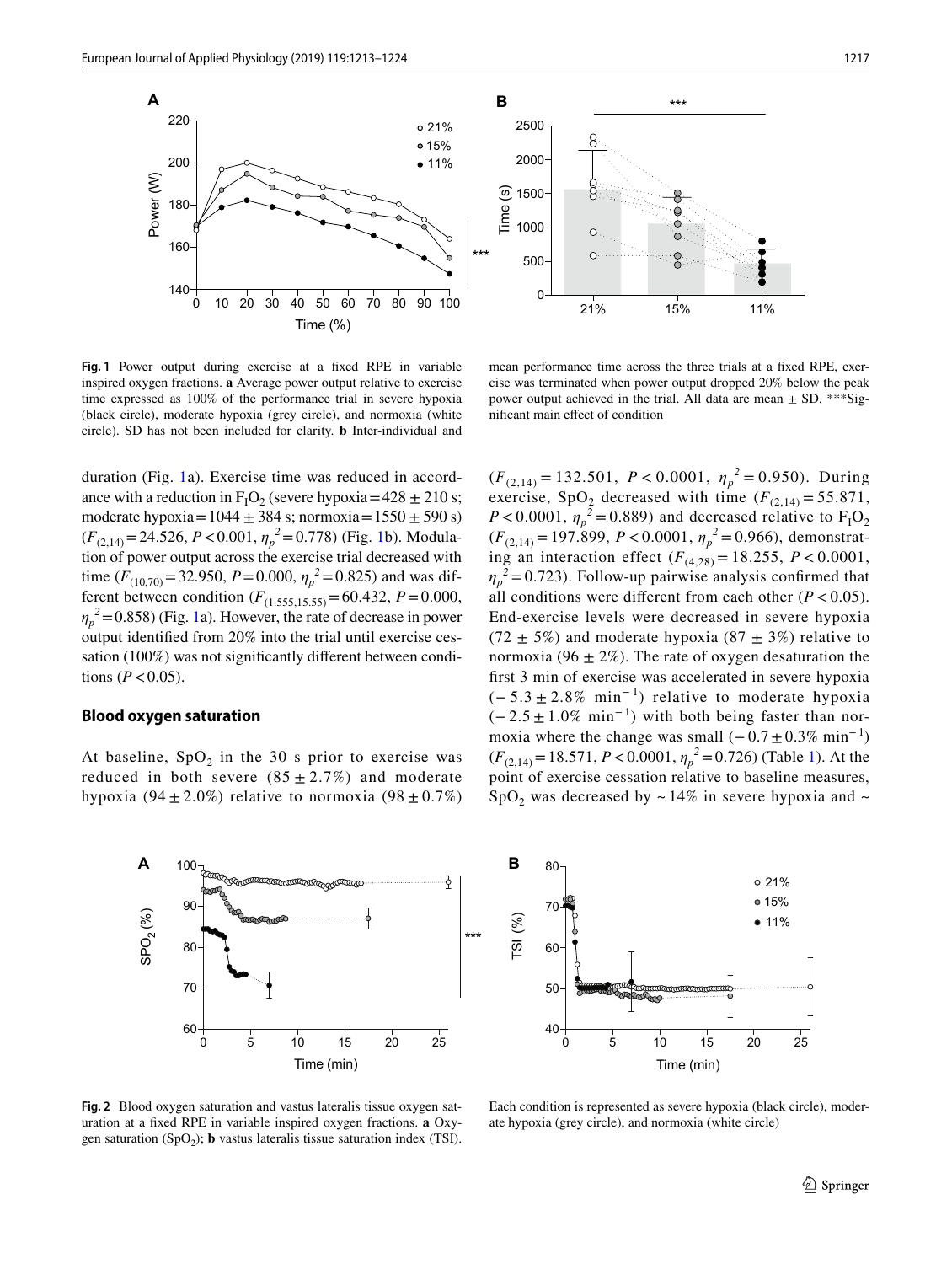$8\%$  in moderate hypoxia and maintained within  $\sim$  3% in normoxia (Fig. 2a).

#### **Muscle oxygenation**

Muscle oxygenation at rest was similar across all the conditions (severe hypoxia,  $70 \pm 3\%$ TSI; moderate hypoxia, 72  $\pm$  3%TSI; normoxia, 72  $\pm$  3%TSI). TSI decreased with time  $(F_{(1.122,7.855)} = 122.771, P = 0.000, \eta_p^2 = 0.946$ ) falling rapidly during the first few seconds of exercise in each  $F_1O_2$  and reaching a steady state that was not diferent between each condition ( $F_{(2,14)} = 0.906$ ,  $P = 0.426$ ,  $\eta_p^2 = 0.115$ ). Indeed, the rate of change in muscle oxygenation in each  $F_1O_2$  was not different  $(P < 0.05)$ . At the point of withdrawal from the task, TSI was remarkably similar between conditions (severe hypoxia,  $52 \pm 7\%$ TSI; moderate hypoxia,  $48 \pm 5\%$ TSI; normoxia,  $51 \pm 6\%$ TSI) (Fig. 2b).

#### **Ventilatory measures**

Minute ventilation increased with time  $(F_{(1.107, 7.750)} = 233.333, P < 0.0001, \eta_p^2 = 0.971)$  and was different between  $F_1O_2$  ( $F_{(2,14)} = 25.166$ ,  $P = 0.001$ ,  $\eta_p^2 = 0.782$ ) with an interaction effect (*F*<sub>(4, 28)</sub> = 5.767,  $\dot{P} = 0.002$ ,  $\eta_p^2 = 0.452$ ). Follow-up pairwise analysis confrmed that minute ventilation across the entire trial was increased in severe hypoxia  $(P=0.002, d=1.83)$  and moderate hypoxia (*P*<0.001, *d*=1.51) relative to normoxia (Fig. 3a). The rate at which minute ventilation increased over the frst 3 min of exercise was accelerated relative to reducing  $F_1O_2$  ( $F_{(2,14)} = 22.868$ ,  $P < 0.001$ ,  $\eta_p^2 = 0.766$ ), with severe hypoxia (27.6  $\pm$  6.6 L min<sup>-1</sup>) and moderate hypoxia  $(21.8 \pm 3.9 \text{ L min}^{-1})$  showing faster changes than in normoxia (17.3  $\pm$  3.9 L min<sup>-1</sup>). To understand the changes in minute ventilation, breathing frequency and tidal volume were further analyzed. Breathing frequency increased with time  $(F_{(2,14)} = 128.123, P < 0.0001, \eta_p^2 = 0.948)$ , but was not diferent between condition (*P*>0.05), but showed an interaction effect ( $F_{(4,28)}$ =45.859, *P* = 0.005,  $\eta_p^2$  = 0.405) (Fig. 3c). The rate of increase across the frst 3 min of exercise was different in each  $F_1O_2$  ( $F_{(2,14)} = 25.458$ ,  $P < 0.001$ ,  $\eta_p^2$  = 0.784) with breathing frequency increasing by 4.4  $\pm$  1.9 breaths min<sup>-1</sup> in severe hypoxia ( $P = 0.008$ ,  $d = -1.45$ ) and  $3.5 \pm 1.4$  breaths min<sup>-1</sup> in moderate hypoxia (*P* < 0.001, *d*  $= -1.16$ ) relative to normoxia (1.9  $\pm$  1.5 breaths min<sup>-1</sup>). Tidal volume increased with time  $(F_{(2,14)} = 12.798$ , *P* < 0.001,  $\eta_p^2 = 0.921$ ) and condition ( $F_{(2,14)} = 23.586$ ,  $P < 0.001$ ,  $\eta_p^2 = 0.771$ ). Follow-up pairwise analysis confirmed tidal volume was increased in severe hypoxia  $(P = 0.002, d = 1.65)$  and moderate hypoxia  $(P = 0.014$ .



**Fig. 3** Breathing parameters at a fxed RPE in variable inspired oxygen fractions. **a** Minute ventilation, (*V̇* E); **b** tidal volume (VT); **c** breathing frequency (*f*R). Each condition is represented as severe hypoxia (black circle), moderate hypoxia (grey circle), and normoxia (white circle)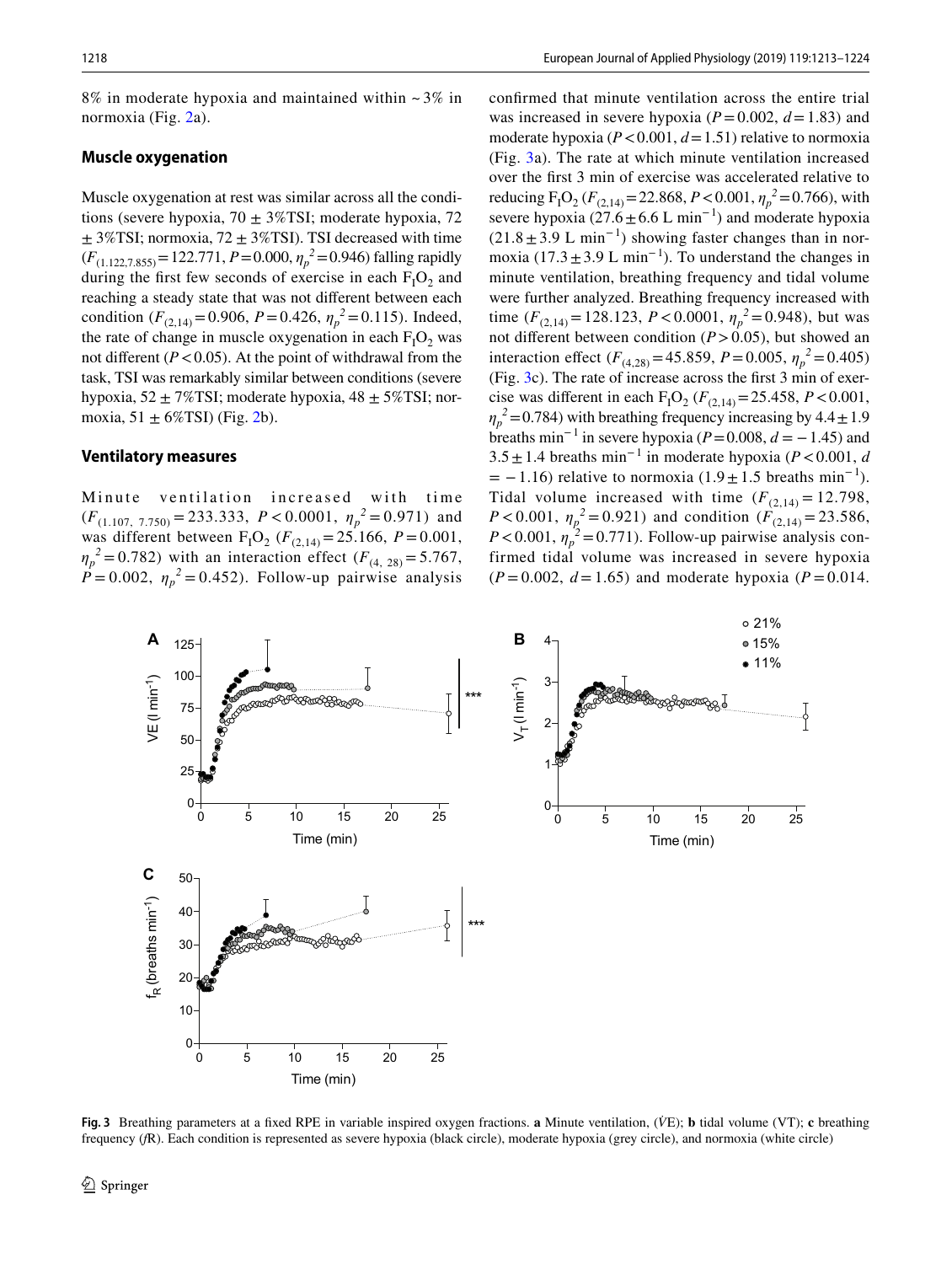**Table 2** Rate of change in physiological variables during the frst 3 min of exercise in severe hypoxia, moderate hypoxia, and normoxia

|                                           | Severe hypoxia   | Moderate hypoxia | Normoxia       |
|-------------------------------------------|------------------|------------------|----------------|
| Time(s)                                   | $428 + 210^{*}$  | $1044 + 384*$    | $1550 \pm 590$ |
| Power ( $W\%$ min <sup>-1</sup> )         | $-0.4 \pm 0.1$   | $-0.3 + 0.1$     | $-0.4 + 0.1$   |
| $SpO2(\% min-1)$                          | $-5.3 \pm 2.8**$ | $-2.5+1.0*$      | $-0.7 \pm 0.3$ |
| TSI $(\% \text{ min}^{-1})$               | $-3.1 \pm 0.7$   | $-3.4 + 1.2$     | $-3.6 \pm 1.5$ |
| Heart rate (bpm $min^{-1}$ )              | $23.6 \pm 4.7$   | $22.0 + 6.5$     | $22.4 \pm 2.2$ |
| Minute ventilation $(L \min^{-1})$        | $27.6 \pm 6.6**$ | $21.8 \pm 3.9*$  | $17.3 \pm 3.9$ |
| Breathing frequency (breaths $min^{-1}$ ) | $4.4 \pm 1.9**$  | $3.5 + 1.4*$     | $1.9 \pm 1.5$  |
| Tidal volume $(L \text{ min}^{-1})$       | $0.5 \pm 0.1$    | $0.6 \pm 0.2$    | $0.6 \pm 0.2$  |
| $\dot{V}O_2(L \text{ min}^{-1})$          | $0.6 \pm 0.1*$   | $0.8 \pm 0.1*$   | $0.7 \pm 0.1$  |

Values are means $\pm$ SD for eight participants

 $SpO<sub>2</sub>$  oxygen saturation, *TSI* tissue saturation index,  $VO<sub>2</sub>$  oxygen consumption

\**P*<0.05 relative to normoxia; # *P*<0.05, relative to moderate hypoxia

*d*=1.03) relative to normoxia (Fig. 3b). However, the rate of change in tidal volume between condition was not different  $(P < 0.05)$  (Table 2). There were main effects of time for PETCO<sub>2</sub> ( $F_{(2,14)} = 3.725$ ,  $P = 0.05$ ,  $\eta_p^2 = 0.347$ ) and condition ( $F_{(2,14)} = 9.768$ ,  $P = 0.002$ ,  $\eta_p^2 = 0.583$ ), with an interaction effect ( $F_{(4, 28)} = 4.258$ ,  $P = 0.008$ ,  $\eta_p^2 = 0.378$ ). Pairwise comparisons confirmed that  $PETCO<sub>2</sub>$  was reduced in severe hypoxia relative to normoxia ( $P = 0.015$ ,  $d =$  $-0.98$ ) (Fig. 4a). There was no effect of time for PETO<sub>2</sub>  $(F_{(2,14)} = 1.267, P = 0.312, \eta_p^2 = 0.153)$ , but a main effect of condition  $(F_{(2,14)} = 1210.515, P < 0.001, \eta_p^2 = 0.994$ , with an interaction effect  $(F_{(2.014, 14.096)} = 4.129, P = 0.039,$  $\eta_p^2$ =0.371). Pairwise comparisons confirmed that PETO<sub>2</sub> was reduced in severe hypoxia relative to normoxia  $(P<0.001, d = -17.75)$  and moderate hypoxia  $(P=0.002,$  $d = -17.82$ ) (Fig. 4b).

## **Cardiorespiratory measures**

There were main effects of time for  $\dot{V}O_2$  $(F_{(1.073, 7.510)} = 467.663, P < 0.0001, \eta_p^2 = 0.985)$  and



**Fig. 4** End-tidal expired air partial pressures during exercise at a fxed RPE in variable inspired oxygen fractions. **a** End-tidal carbon dioxide (PETCO<sub>2</sub>); **b** end-tidal oxygen (PETO<sub>2</sub>). Each condition is



represented as severe hypoxia (black circle), moderate hypoxia (grey circle), and normoxia (white circle)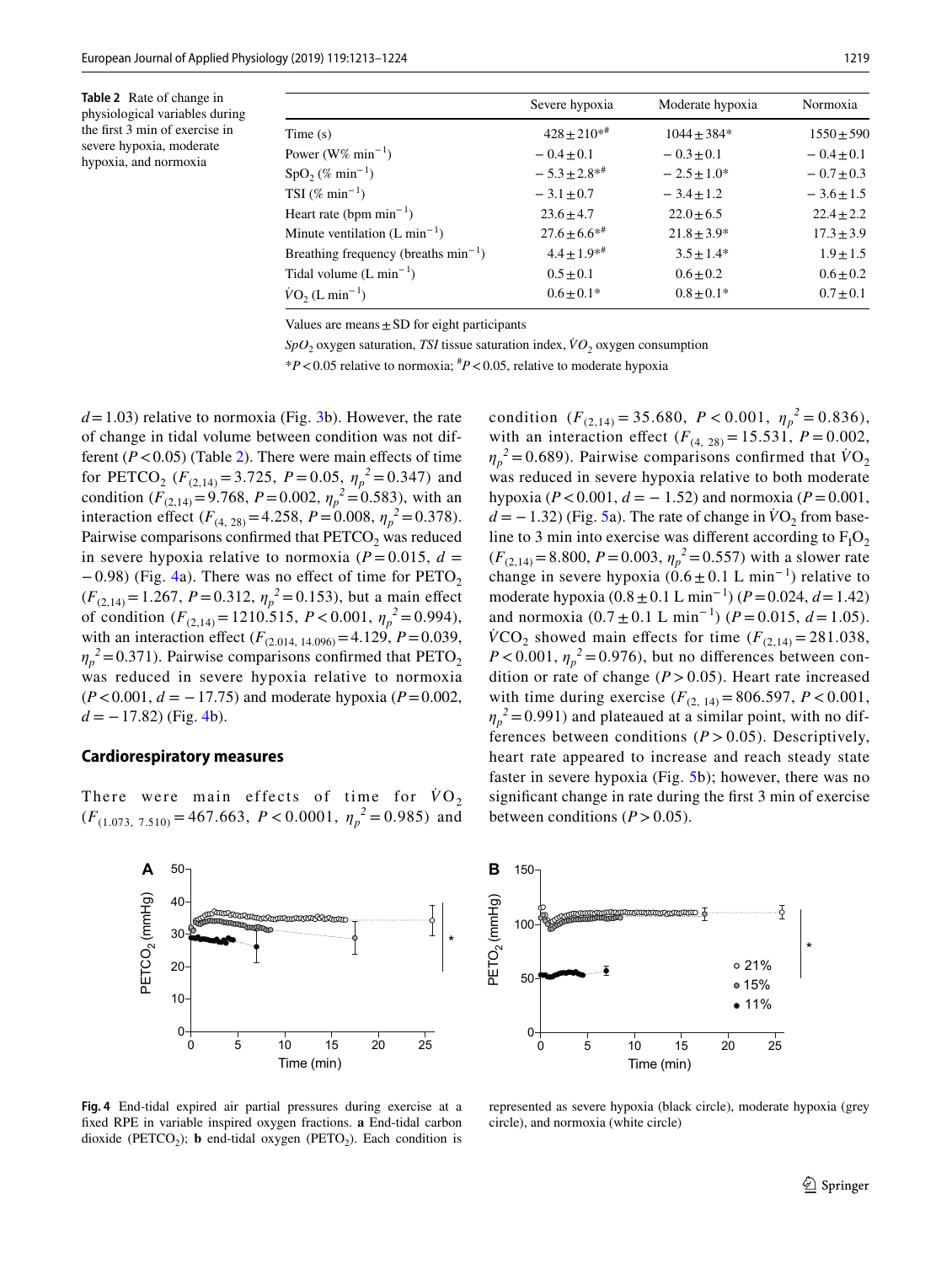



**Fig. 5** Oxygen consumption and heart rate responses during exercise at a fxed RPE in variable inspired oxygen fractions. **a** Oxygen consumption  $(\dot{V}O_2)$ ; **b** heart rate (HR). Each condition is represented

as severe hypoxia (black circle), moderate hypoxia (grey circle), and normoxia (white circle)

#### **Rate change efects on exercise performance**

Moderate-to-strong correlations were identifed between the rate of change during the frst 3 min of exercise in breathing frequency ( $r$  = −0.718,  $P$  < 0.001) and S<sub>p</sub>O<sub>2</sub> ( $r$  = 0.611,  $P=0.002$ ) and exercise duration at a fixed RPE in differing  $F_1O_2$ .

### **Discussion**

The purpose of the study was to investigate the efect of severe and moderate hypoxia on exercise performed at a fxed RPE in reference to normoxia. As anticipated, our fndings demonstrate that performance time was diminished when exposed to decreasing  $F_1O_2$ , meaning that participants down-regulated their work load as a result of increasing levels of hypoxia. Increases in breathing frequency and blood oxygen desaturation during the early stages of exercise were correlated with reductions in task performance. Despite these changes, oxygen extraction at the muscle (as indicated by NIRS) appeared to be tightly regulated to match the metabolic demand, suggesting that muscle oxygenation is not involved in determining perception during the early stages of setting exercise intensity. Together, the early rate of change in ventilation and arterial hypoxemia appears to drive the selection of exercise intensity associated with a fxed RPE in hypoxia.

Reductions in exercise performance in hypoxia have been attributed to depleted arterial oxygen content (Fulco et al. 1996, 1998; Calbet et al. 2003a; Amann et al. 2006b; Romer et al. 2006). Breathing hypoxic gas leads to a decrease in the arterial partial pressure of oxygen, oxygen saturation of haemoglobin, and the amount of oxygen dissolved in the plasma. Consequently, arterial oxygen content is reduced. Here, a reduction in  $F_1O_2$  decreased exercise time by ~72%

in severe hypoxia ( $F_1O_2 < 0.115$ ) and by ~33% in moderate hypoxia ( $F_1O_2 \sim 0.15$ ), relative to normoxia. There was some evidence of inter-individual responses with two participants showing a reduced sensitivity to hypoxia. Whilst a number factors have been presented to explain responders and non-responders to hypoxia and altitude (Fulco et al. 1998), these individuals performed relatively poorly in normoxia and recorded low aerobic capacity, suggesting that this may be related to fitness status. Across the group,  $SpO<sub>2</sub>$  was maintained within 3% of resting levels during normoxia; however, upon acute exposure to moderate hypoxia, resting  $S_pO_2$  was reduced by ~4% and decreased by a further 8% across the exercise trial. In severe hypoxia, these reductions in SpO<sub>2</sub> were much greater, decreasing by  $\sim$  14% at rest, with a further decrease of  $14\%$  (S<sub>P</sub>O<sub>2</sub> ~ 72%) observed at end-exercise. Reductions in exercise performance in moderate hypoxia have largely been attributed to peripheral mechanisms, where a decrease in arterial oxygen content and impaired oxygen delivery to the working muscle leads to a subsequent metabolic perturbation (Hogan et al. 1999). This work has been advanced by studies describing comparable levels of peripheral muscle fatigue via evoked maximal contractions following exhaustive exercise in normoxia and hypoxia despite a substantial reduction in exercise time (Amann et al. 2006b; Romer et al. 2006, 2007; Goodall et al. 2012). Greater reductions in performance described in severe hypoxia have been attributed to greater impairments in pulmonary gas exchange, reduced limb blood flow, and reductions in cardiac output (Calbet et al. 2003a). However, experiments demonstrate rapid improvements in exercise performance and cerebral oxygenation following a fast transition from breathing gas that is severely hypoxic to hyperoxic, at the point of exhaustion, supporting a central role (Amann et al. 2006a).

We examined how the initial exposure to a hypoxic environment would impact determination of the exercise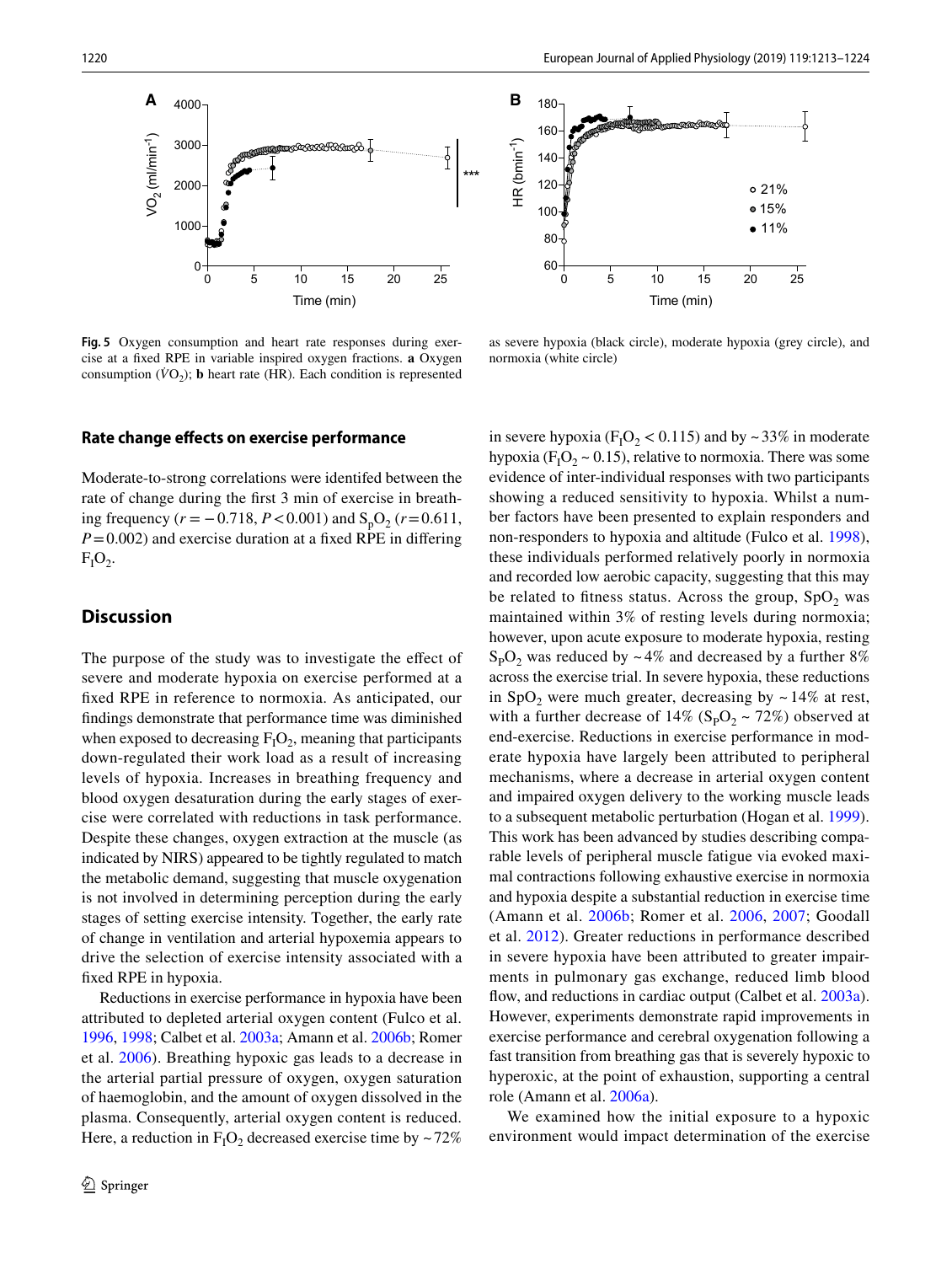intensity associated with 16 on the Borg RPE scale (Borg 1982). Changes in perceived exertion may be determined during the beginning stages of exercise via a range of perceptual, peripheral, experiential, and environmental sensory cues to enable task completion within the physiological limits of the body (Hampson et al. 2001; St Clair Gibson et al. 2006). In both normoxic and moderate hypoxic conditions, the selected power output achieved within several minutes was comparable; however, in severe hypoxia, power output was reduced by  $\sim$  18%. Whilst the ability to generate maximal power is unafected by severe levels of hypoxia (Calbet et al. 2003b), supporting the argument that motor drive is unafected upon acute exposure, the heightened perception of effort observed here may reflect a detrimental effect on decision-making processes (Niedermeier et al. 2017), cognition (McMorris et al. 2017), or a teleoanticipatory reduction in power output to maintain homeostasis (St Clair Gibson et al. 2006). During exercise in hypoxia, cerebral vascular conductance is continually adjusted to maintain oxygen delivery when a reduction in arterial oxygen concentration occurs (Curtelin et al. 2018). However, reductions in cerebral oxygenation have been described at rest and during exercise in hypoxia (Subudhi et al. 2009). Whilst the brain can compensate by increasing oxygen extraction (Gonzalez-Alonso et al. 2004), neuronal function can also be inhibited (Neubauer et al. 1990) which may impact higher cognitive functions. Whilst we did not directly measure cerebral oxygenation or cerebral blood flow, we did observe a reduction end-tidal carbon dioxide ( $PETCO<sub>2</sub>$ ) in severe hypoxia relative to normoxia. A close relationship exists between  $PETCO<sub>2</sub>$  and cerebral blood flow (Ide et al. 2003), suggesting that cerebral blood flow may have been reduced during exercise in severe hypoxia. Hypocapnia reduces cerebral blood flow by as much as  $\sim 3\%$  for every  $\sim 1$  mmHg change in  $PETCO<sub>2</sub>$  (Ringelstein et al. 1992). Based on an observed~8 mmHg diference during exercise in normoxia and severe hypoxia (Fig. 4a), this could equate to  $a \sim 24\%$ reduction in cerebral blood fow. It should also be noted that  $PETCO<sub>2</sub>$  sensitivity is increased by acute exposure to hypoxia (Jensen et al. 1996; Poulin et al. 2002) and the efect on  $PETCO<sub>2</sub>$  sensitivity has shown differential effects (Fortune et al. 1992; Vovk et al. 2002). Therefore, these observations should be further explored.

At submaximal exercise intensities when arterial oxygenation is reduced, it is probable that oxygen delivery to exercising muscles is compromised. However, compensatory mechanisms increase oxygen extraction or blood fow to maintain muscle oxygen supply (Amann and Calbet 2008). Remarkably, vastus lateralis oxygen saturation assessed via NIRS, did not difer, irrespective of the level of arterial hypoxemia experienced, suggesting comparable oxygenation in the primary exercising muscles during cycling. This has been previously observed during submaximal exercise in both severe and moderate hypoxia (Millet et al. 2012). Here, it was reasoned that aferent signalling, emanating from the metabolic environment at the muscle, is unlikely to have changed between conditions and, therefore, could not explain the reductions in exercise performance. On this basis, it was postulated that tissue deoxygenation was unlikely to play a role in determining exercise intensity. However, the metabolic adaptations and changes in blood flow to maintain constant tissue oxygenation may have contributed to aferent signalling. In the current study, the rate of change in TSI% during the frst 3 min of exercise did not differ according to  $F_1O_2$ , yet it transitioned to a lower steady state from the onset of exercise across all the conditions. Therefore, working muscles were able to match oxygen delivery and extraction to meet the metabolic demand during submaximal exercise, despite an increasing physiological perturbation.

Reductions in  $F_1O_2$  also corresponded with increases in minute ventilation. End-exercise minute ventilation was augmented by 41% and 24% in severe and moderate hypoxia, respectively, compared to normoxia. Ventilation during exercise is controlled via a balance of centrally mediated feedforward commands and peripheral feedback that increases the rate and depth of breathing according to the demands imposed by the exercise intensity (Kaufman and Forster 1996). Changes in the partial pressure of blood gases are sensed by both central and peripheral chemoreceptors. In the brain, chemoreceptors respond to changes in brain tissue  $CO<sub>2</sub>/[H<sup>+</sup>]$  (Nattie and Li 2009; Tipton et al. 2017). Peripherally, chemoreceptors located in the carotid artery respond to low arterial  $O_2$  and high arterial  $CO_2$ . The increased ventilatory response during the majority of the exercise trial was achieved by an increased tidal volume, which is typically the most efficient mechanical way to increase minute ventilation commensurate with metabolic needs and decreasing arterial blood gas tensions (Tipton et al. 2017). During the early stages of exercise, the rate of increase in breathing frequency was inversely related to the reductions in ambient  $F_1O_2$  and was the strongest predictor of exercise time in hypoxia. The sensations of ventilation and breathing discomfort are consciously monitored during exercise (Robertson 1982). Indeed, the relationship between RPE and ventilation is well established (Cafarelli and Noble 1976; Robertson 1982; Killian 1998; Nicolo et al. 2016). In hypoxia, it is, therefore, possible that the rapid change in ventilation during exercise may have potentiated a greater conscious awareness, contributing to both the initial setting of exercise intensity and the modulation of perceived exercise intensity thereafter.

In an attempt to further examine the acute efects of hypoxia, we determined the rate change of the physiological measures taken during the frst 3 min of exercise when an approximate steady state was obtained. We found that rate changes in breathing frequency and blood oxygen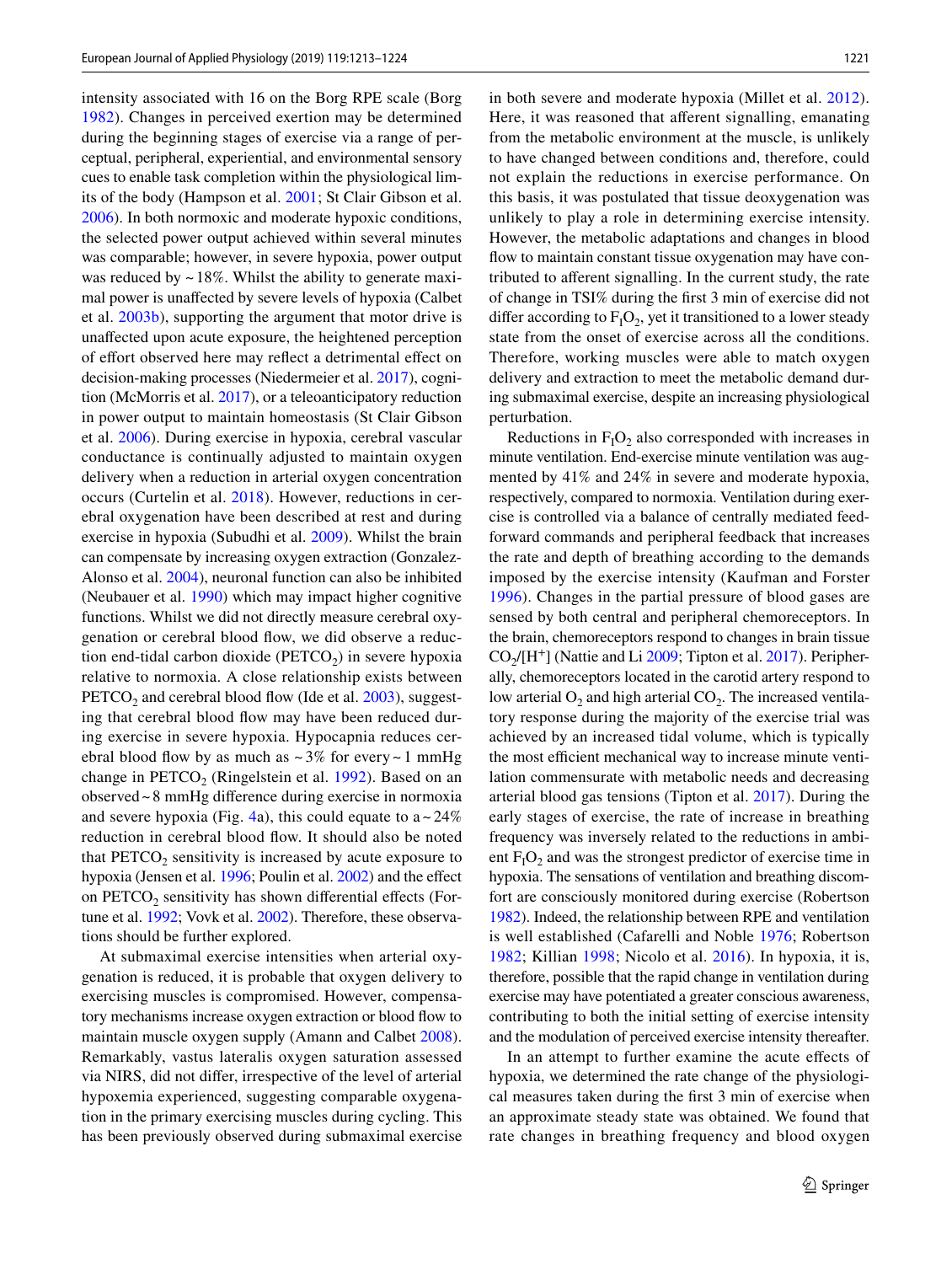desaturation showed moderate-to-strong correlations with performance time. A recent study by Farra et al. (2017) elegantly demonstrated that, when the rate of  $SpO<sub>2</sub>$  was altered via  $F_1O_2$ , faster arterial deoxygenation resulted in a greater decline in perceptually controlled exercise performance (Farra et al. 2017). They suggested that RPE was sensitive to both the rate of change and absolute magnitude of arterial deoxygenation, which we can partially support based on a fxed hypoxic environment. Interestingly, in contrast to our fndings, they reported no diference in breathing frequency between the experimental conditions (fast, medium and slow desaturations). This may refect the gradual reduction in  $S_pO_2$  controlled by Farra et al. (2017), which may have masked the relative contributions of the other candidate sensory cues, such as breathing rate, that combine to inform higher brain centres of the homeostatic disturbances. Indeed, these early cues appear to infuence the selection of the initial exercise intensities and the subsequent power output that is sustainable for the entire exercise trial. Future work should explore the relationship between breathing frequency and exercise time in hypoxia and practical solutions to reduce breathing frequency may facilitate improvements to performance.

The relationship between exercise regulation, pacing, and RPE is still heavily debated. A three-dimensional framework has recently been proposed as a multidimensional model of volitional self-regulatory control and perceived fatigability (Venhorst et al. 2018). The model combines a sensory-discriminatory dimension (peripheral and central sensations), an afective-motivational dimension (arousal and motivation), and a cognitive-evaluative dimension (exertion and task aversion) (Venhorst et al. 2018). Importantly, this model accounts for both external and internal mediating factors in the generation of RPE. These multiple inputs are, therefore, continually processed, integrated, and interpreted, consciously or otherwise, to alter pacing behaviour in anticipation of potential threats to homeostasis (Hampson et al. 2001; Noakes 2004; Tucker 2009; Venhorst et al. 2018). Such complex psychophysiological interactions, therefore, provide a construct for the observed behavioural diferences in pacing in severe and moderate hypoxia when exercising according to a fxed RPE. As we reported, the rate of decrease in power output did not difer between conditions once peak power was achieved; hence, the early setting of an acceptable perceived exercise intensity appears crucial to exercise performance. Whilst it is likely that the exercising template is updated as exercise ensues (Brick et al. 2016), the interplay between such dimensions in generating RPE when challenged with reduced  $F_1O_2$  will require further investigation. Therefore, we propose that the early setting of task intensity in a hypoxic environment is chiefy based upon two primary physiological cues of ventilation and  $SpO<sub>2</sub>$  thus determining performance.

#### **Limitations**

Attenuated perceptual responses after hypoxic training have been described (Brocherie et al. 2017), suggesting an improved tolerance or acclimation to hypoxia after only one session. The subsequent effects of prior exposure on perception and exercise intensity using the fxed-RPE protocol are unknown and warrant further investigation. Whilst the measures of blood oxygen saturation and muscle tissue oxygenation were recorded in this study, we did not measure cerebral oxygenation. Our speculation regarding the greater reduction in exercise during exposure to severe hypoxia is largely supported by a theoretical reduction in brain oxygenation. In comparable levels of hypoxia, others (Amann et al. 2007; Subudhi et al. 2007, 2009; Goodall et al. 2012) have reported such changes, therefore, despite this being a limitation to our fndings, it is plausible that comparable levels of cerebral oxygenation may have occurred. We also were able to examine  $\text{PETCO}_2$  data which closely align with change in cerebral blood fow as previously discussed. In addition, whilst we noted the comparable levels of muscle tissue oxygenation during exercise in hypoxia, further analysis will be required to determine if a stable oxygen condition was met by increases in blood flow or reduced metabolic demand, which may give further insight into the afferent processes that may underlie this observation. Finally, measures of peripheral muscle fatigue would have been useful to quantify the level of fatigue experienced and further support our conclusions regarding peripheral and central mechanisms.

## **Conclusions**

In conclusion, severe and moderate hypoxia elicited reductions in exercise when controlled at a fxed RPE. The primary cues for determining perceived effort related to the decrease in arterial hypoxemia and increase in ventilation, which was largely driven by an increase in breathing frequency. The strong relationships found between exercise time and both ventilation and  $SpO<sub>2</sub>$  support the role of these physiological cues in setting the early intensity of perceptually controlled exercise.

**Acknowledgements** We are very grateful to the participants for their effort and commitment to this study.

**Author contributions** Conception and design of research (OJ and MW); Acquisition, analysis, and interpretation of data (OJ and MW); drafted, edited, and revised manuscript (OJ, MW, and SDP); approved fnal version of manuscript (OJ, MW, and SDP). All authors agree to be accountable for all the aspects of the work (OJ, MW, and SDP). All authors that qualify for authorship are listed (OJ, MW, and SDP).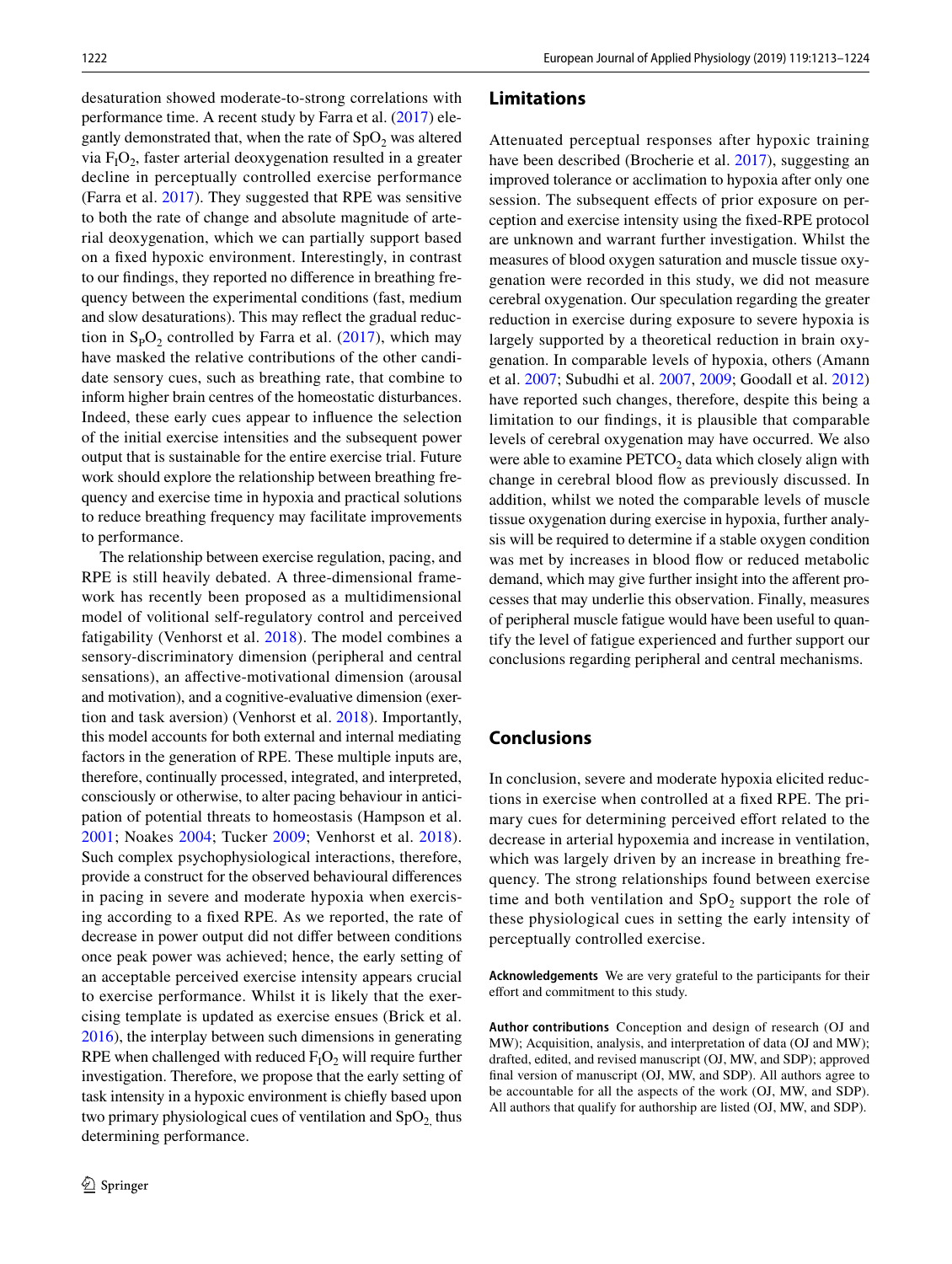#### **Compliance with ethical standards**

**Conflict of interest** All authors declare that they have no confict of interest.

**Open Access** This article is distributed under the terms of the Creative Commons Attribution 4.0 International License (http://creativeco mmons.org/licenses/by/4.0/), which permits unrestricted use, distribution, and reproduction in any medium, provided you give appropriate credit to the original author(s) and the source, provide a link to the Creative Commons license, and indicate if changes were made.

## **References**

- Amann M, Calbet JAL (2008) Convective oxygen transport and fatigue. J Appl Physiol 104:861–870
- Amann M, Eldridge MW, Lovering AT et al (2006a) Arterial oxygenation infuences central motor output and exercise performance via efects on peripheral locomotor muscle fatigue in humans. J Physiol 575:937–952
- Amann MM, Romer LMLM, Pegelow DFDF et al (2006b) Efects of arterial oxygen content on peripheral locomotor muscle fatigue. J Appl Physiol 101:119–127. https://doi.org/10.1152/japplphysi ol.01596.2005
- Amann M, Romer LM, Subudhi AW et al (2007) Severity of arterial hypoxaemia afects the relative contributions of peripheral muscle fatigue to exercise performance in healthy humans. J Physiol 581:389–403
- American College of Sports Medicine (2000) ACSM's guidelines for exercise testing and prescription, 6th edn. Lippincott Williams & Wilkins, Philadelphia
- Borg GA (1982) Psychophysical bases of perceived exertion. Med Sci Sports Exerc 14:377–381. https://doi.org/10.1249/00005768- 198205000-00012
- Brick NE, MacIntyre TE, Campbell MJ (2016) Thinking and action: a cognitive perspective on self-regulation during endurance performance. Front Physiol 7:159. https://doi.org/10.3389/fphys .2016.00159
- Brocherie F, Millet GP, Girard O (2017) Psychophysiological responses to repeated-sprint training in normobaric hypoxia and normoxia. Int J Sports Physiol Perform 12:115–123. https://doi.org/10.1123/ ijspp.2016-0052
- Cafarelli E, Noble BJ (1976) The efect of inspired carbon dioxide on subjective estimates of exertion during exercise. Ergonomics 19:581–589. https://doi.org/10.1080/00140137608936944
- Calbet JA, Boushel R, Rådegran G et al (2003a) Determinants of maximal oxygen uptake in severe acute hypoxia. Am J Physiol Regul Integr Comp Physiol 284:291–303. https://doi.org/10.1152/ajpre gu.00155.2002
- Calbet JAL, De Paz JA, Garatachea N et al (2003b) Anaerobic energy provision does not limit Wingate exercise performance in endurance-trained cyclists. J Appl Physiol 94:668–676. https://doi. org/10.1152/japplphysiol.00128.2002
- Cohen J (1988) Statistical power analysis for the behavioral sciences, 2nd edn. Erlbaum, Hillsdale, New York
- Curtelin D, Morales-Alamo D, Torres-Peralta R et al (2018) Cerebral blood fow, frontal lobe oxygenation and intra-arterial blood pressure during sprint exercise in normoxia and severe acute hypoxia in humans. J Cereb Blood Flow Metab 38:136–150. https://doi. org/10.1177/0271678X17691986
- Farra SD, Cheung SS, Thomas SG, Jacobs I (2017) Rate dependent infuence of arterial desaturation on self-selected exercise

intensity during cycling. PLoS One 12:e0171119. https://doi. org/10.1371/journal.pone.0171119

- Ferrari M, Mottola L, Quaresima V (2004) Principles, techniques, and limitations of near infrared spectroscopy. Can J Appl Physiol 29(4):463–487
- Fortune JB, Bock D, Kupinski AM et al (1992) Human cerebrovascular response to oxygen and carbon dioxide as determined by internal carotid artery duplex scanning. J Trauma 32:618
- Fulco CS, Lewis SF, Frykman PN et al (1996) Muscle fatigue and exhaustion during dynamic leg exercise in normoxia and hypobaric hypoxia. J Appl Physiol 81:1891–1900
- Fulco CS, Rock PB, Cymerman A (1998) Maximal and submaximal exercise performance at altitude. Aviat Sp Environ Med 69:793–801
- Gandevia SC (2001) Spinal and supraspinal factors in human muscle fatigue. Physiol Rev 81:1725–1789
- Gonzalez-Alonso J, Dalsgaard MK, Osada T et al (2004) Brain and central haemodynamics and oxygenation during maximal exercise in humans. J Physiol 557:331–342. https://doi.org/10.1113/jphys iol.2004.060574
- Goodall S, González-Alonso J, Ali L et al (2012) Supraspinal fatigue after normoxic and hypoxic exercise in humans. J Physiol 590:2767–2782. https://doi.org/10.1113/jphysiol.2012.228890
- Hampson DB, St Clair Gibson A, Lambert MI, Noakes TD (2001) The infuence of sensory cues on the perception of exertion during exercise and central regulation of exercise performance. Sport Med 31:935–952. https://doi.org/10.2165/00007256-20013 1130-00004
- Hogan MC, Richardson RS, Haseler LJ et al (1999) Human muscle performance and PCr hydrolysis with varied inspired oxygen fractions: a 31P-MRS study. J Appl Physiol 86:1367–1373
- Ide K, Eliasziw M, Poulin MJ (2003) Relationship between middle cerebral artery blood velocity and end-tidal PCO2 in the hypocapnichypercapnic range in humans. J Appl Physiol 95:129–137. https ://doi.org/10.1152/japplphysiol.01186.2002
- Jensen JB, Sperling B, Severinghaus JW, Lassen NA (1996) Augmented hypoxic cerebral vasodilation in men during 5 days at 3,810 m altitude. J Appl Physiol 80:1214–1218
- Kaufman MP, Forster HV (1996) Refexes controlling circulatory, ventilatory and airway responses to exercise. Handbook of physiology, exercise: regulation and integration of multiple systems, 29th edn. Oxford University Press, New York
- Killian KJ (1998) Sense of effort and dyspnoea. Monaldi Arch chest Dis Arch Monaldi per le Mal del torace 53:654–660
- McMorris T, Hale BJ, Barwood M et al (2017) Efect of acute hypoxia on cognition: a systematic review and meta-regression analysis. Neurosci Biobehav Rev 74:225–232. https://doi.org/10.1016/j. neubiorev.2017.01.019
- Millet GY, Muthalib M, Jubeau M et al (2012) Severe hypoxia afects exercise performance independently of aferent feedback and peripheral fatigue. J Appl Physiol 112:1335–1344. https://doi. org/10.1152/japplphysiol.00804.2011
- Morgan WP (1994) Psychological components of effort sense. Med Sci Sports Exerc 26:1071–1077
- Nattie E, Li A (2009) Central chemoreception is a complex system function that involves multiple brain stem sites. J Appl Physiol 106:1464–1466. https://doi.org/10.1152/japplphysiol.00112.2008
- Neubauer JA, Melton JE, Edelman NH (1990) Modulation of respiration during brain hypoxia. J Appl Physiol 68:441–451. https://doi. org/10.1152/jappl.1990.68.2.441
- Nicolo A, Marcora SM, Sacchetti M (2016) Respiratory frequency is strongly associated with perceived exertion during time trials of diferent duration. J Sports Sci 34:1199–1206. https://doi. org/10.1080/02640414.2015.1102315
- Niedermeier M, Weisleitner A, Lamm C et al (2017) Is decision making in hypoxia afected by pre-acclimatisation? A randomized